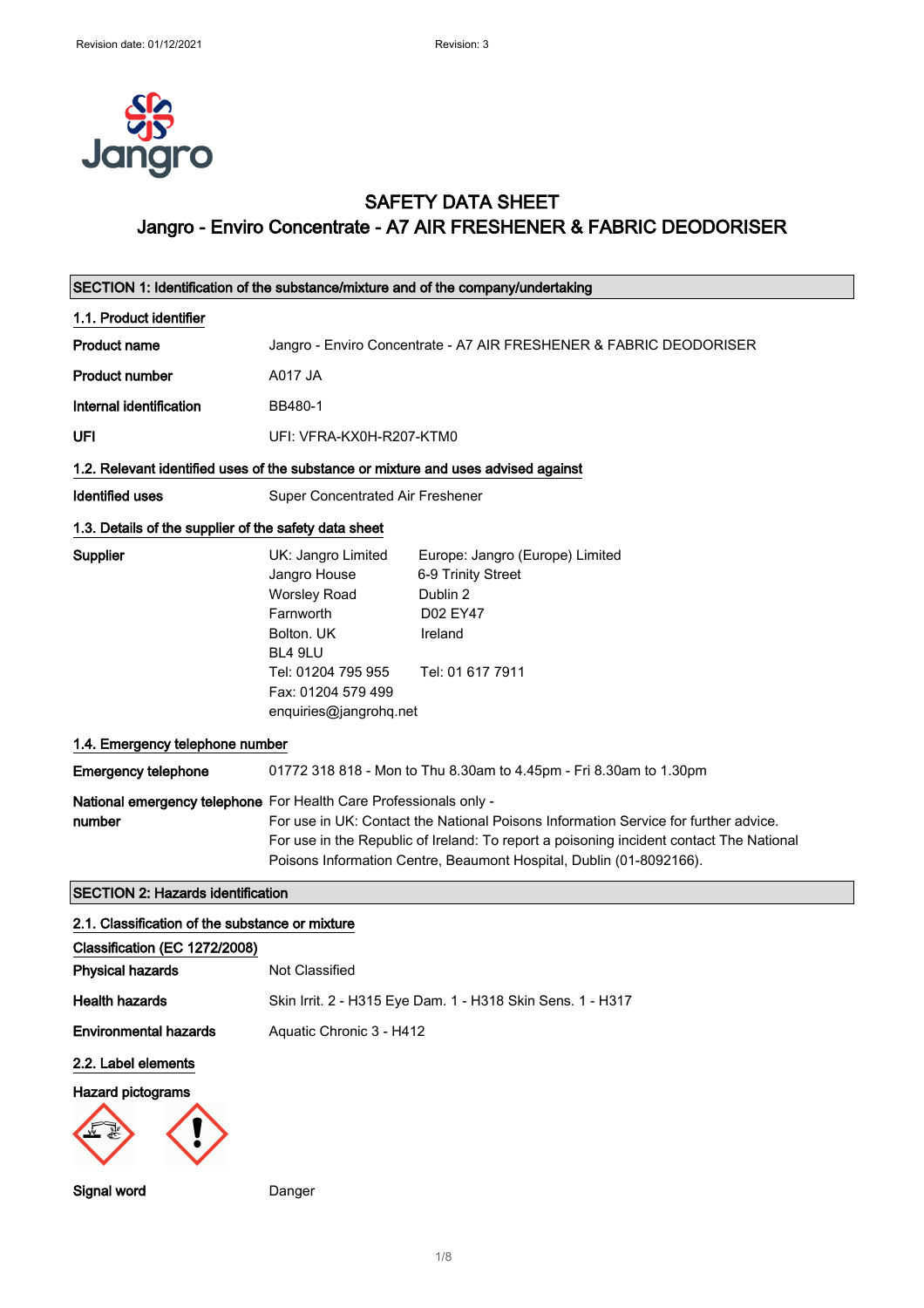| <b>Hazard statements</b>        | H315 Causes skin irritation.<br>H318 Causes serious eye damage.<br>H317 May cause an allergic skin reaction.<br>H412 Harmful to aquatic life with long lasting effects.                                                                                                                                                                                                                                                                                                                                                                                                                                             |
|---------------------------------|---------------------------------------------------------------------------------------------------------------------------------------------------------------------------------------------------------------------------------------------------------------------------------------------------------------------------------------------------------------------------------------------------------------------------------------------------------------------------------------------------------------------------------------------------------------------------------------------------------------------|
| <b>Precautionary statements</b> | P280 Wear protective gloves/ protective clothing/ eye protection/ face protection.<br>P302+P352 IF ON SKIN: Wash with plenty of water.<br>P305+P351+P338 IF IN EYES: Rinse cautiously with water for several minutes. Remove<br>contact lenses, if present and easy to do. Continue rinsing.<br>P333+P313 If skin irritation or rash occurs: Get medical advice/ attention.<br>P102 Keep out of reach of children.<br><b>P301 IF SWALLOWED:</b><br>P313 Get medical advice/ attention.<br>P315 Get immediate medical advice/attention.<br>P501 Dispose of contents/ container in accordance with local regulations. |
| Contains                        | C10-16 ALKYL DIMETHYLAMINE OXIDE, 1,2-BENZISOTHIAZOLIN-3-ONE                                                                                                                                                                                                                                                                                                                                                                                                                                                                                                                                                        |

### 2.3. Other hazards

This product does not contain any substances classified as PBT or vPvB.

### SECTION 3: Composition/information on ingredients

### 3.2. Mixtures

| C10-16 ALKYL DIMETHYLAMINE OXIDE                                                                                                         |                      | 5-10%      |
|------------------------------------------------------------------------------------------------------------------------------------------|----------------------|------------|
| CAS number: 70592-80-2                                                                                                                   | EC number: 274-687-2 |            |
| M factor (Acute) = $1$                                                                                                                   |                      |            |
| Classification<br>Acute Tox. 4 - H302<br>Skin Irrit. 2 - H315<br>Eye Dam. 1 - H318<br>Aquatic Acute 1 - H400<br>Aquatic Chronic 2 - H411 |                      |            |
| 2,6-DIMETHYL-7-OCTEN-2-OL                                                                                                                |                      | $1 - 3%$   |
| CAS number: 18479-58-8                                                                                                                   | EC number: 242-362-4 |            |
| Classification<br>Skin Irrit. 2 - H315<br>Eye Irrit. 2 - H319                                                                            |                      |            |
| <b>LINALOOL</b>                                                                                                                          |                      | $0.1 - 1%$ |
| CAS number: 78-70-6                                                                                                                      | EC number: 201-134-4 |            |
| Classification<br>Skin Irrit. 2 - H315<br>Eye Irrit. 2 - H319<br>Skin Sens. 1B - H317                                                    |                      |            |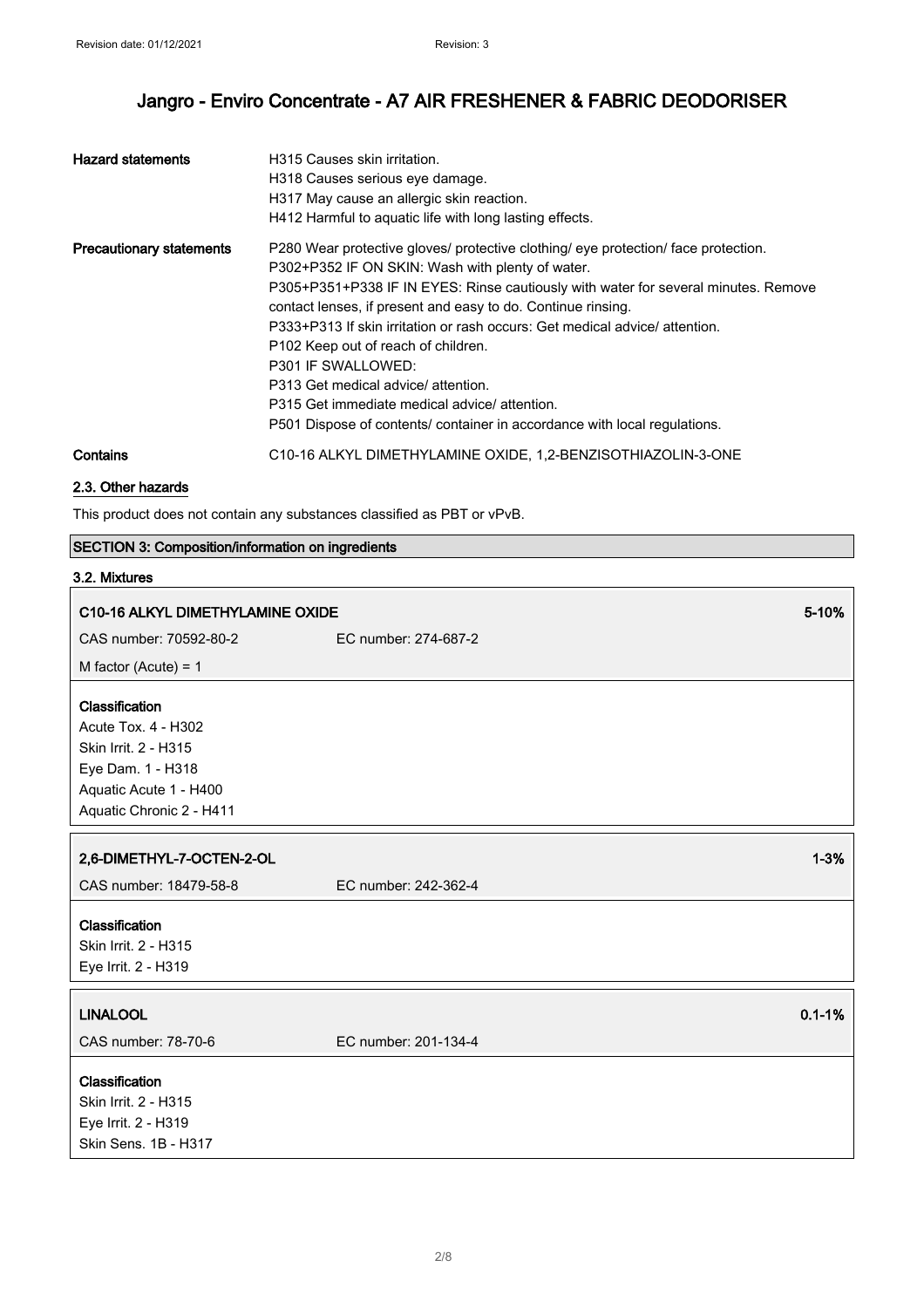| 1,6-OCTADIEN-3-OL,3,7-DIMETHYL ACETATE                         |                      | $0.1 - 1%$ |
|----------------------------------------------------------------|----------------------|------------|
| CAS number: 115-95-7                                           |                      |            |
| Classification<br>Skin Irrit. 2 - H315                         |                      |            |
| Eye Irrit. 2 - H319                                            |                      |            |
| Skin Sens. 1B - H317                                           |                      |            |
| 1,2-BENZISOTHIAZOLIN-3-ONE                                     |                      | $0.1 - 1%$ |
| CAS number: 2634-33-5                                          | EC number: 220-120-9 |            |
| M factor (Acute) = $1$                                         |                      |            |
| Spec Conc Limits :- Skin Sens. 1; H317 ≥ 0.05% EUH208 ≥ 0.005% |                      |            |
| Classification                                                 |                      |            |
| Acute Tox. 4 - H302                                            |                      |            |
| Skin Irrit. 2 - H315                                           |                      |            |
| Eye Dam. 1 - H318                                              |                      |            |
| Skin Sens. 1 - H317                                            |                      |            |
| Aquatic Acute 1 - H400                                         |                      |            |
| Aquatic Chronic 2 - H411                                       |                      |            |

The Full Text for all R-Phrases and Hazard Statements are Displayed in Section 16.

### SECTION 4: First aid measures

| 4.1. Description of first aid measures                                          |                                                                                                                                                             |  |
|---------------------------------------------------------------------------------|-------------------------------------------------------------------------------------------------------------------------------------------------------------|--|
| <b>Inhalation</b>                                                               | If spray/mist has been inhaled, proceed as follows. Move affected person to fresh air and<br>keep warm and at rest in a position comfortable for breathing. |  |
| Ingestion                                                                       | Do not induce vomiting. Give plenty of water to drink. Get medical attention.                                                                               |  |
| <b>Skin contact</b>                                                             | Wash with plenty of water. Get medical attention promptly if symptoms occur after washing.                                                                  |  |
| Eye contact                                                                     | Rinse immediately with plenty of water. Remove any contact lenses and open eyelids wide<br>apart. Continue to rinse. Get medical attention immediately.     |  |
|                                                                                 | 4.2. Most important symptoms and effects, both acute and delayed                                                                                            |  |
| General information                                                             | The severity of the symptoms described will vary dependent on the concentration and the<br>length of exposure.                                              |  |
| <b>Inhalation</b>                                                               | No specific symptoms known.                                                                                                                                 |  |
| Ingestion                                                                       | No specific symptoms known. But - May cause discomfort if swallowed.                                                                                        |  |
| <b>Skin contact</b>                                                             | Prolonged skin contact may cause redness and irritation.                                                                                                    |  |
| Eye contact                                                                     | Severe irritation, burning and tearing. Prolonged contact causes serious eye and tissue<br>damage.                                                          |  |
| 4.3. Indication of any immediate medical attention and special treatment needed |                                                                                                                                                             |  |
| Notes for the doctor                                                            | Treat symptomatically.                                                                                                                                      |  |

### SECTION 5: Firefighting measures

### 5.1. Extinguishing media

Suitable extinguishing media The product is not flammable. Use fire-extinguishing media suitable for the surrounding fire.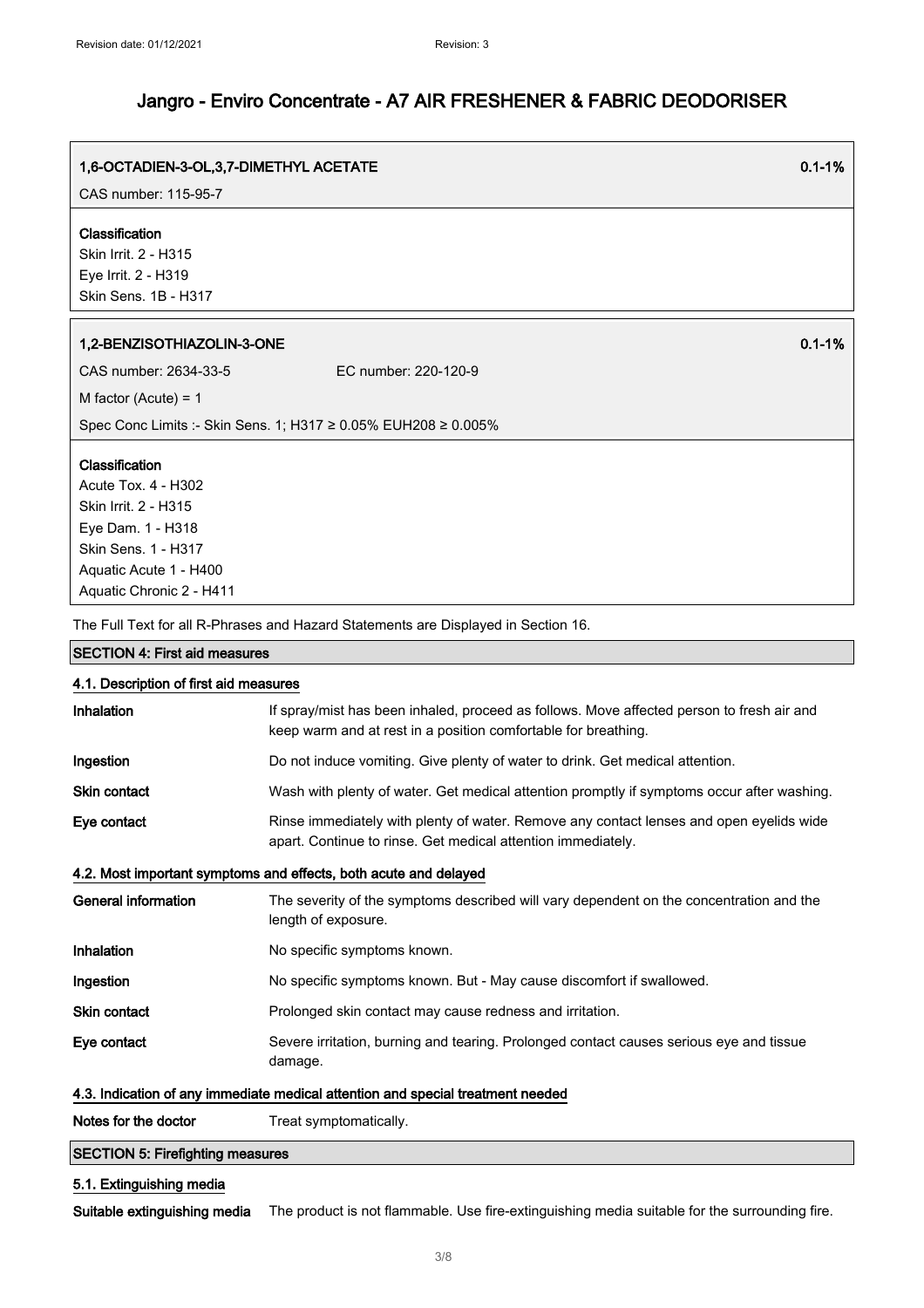| Specific hazards                                          | Thermal decomposition or combustion products may include the following substances:<br>Irritating gases or vapours.                                                                                                                           |
|-----------------------------------------------------------|----------------------------------------------------------------------------------------------------------------------------------------------------------------------------------------------------------------------------------------------|
| 5.3. Advice for firefighters                              |                                                                                                                                                                                                                                              |
| Special protective equipment<br>for firefighters          | Wear positive-pressure self-contained breathing apparatus (SCBA) and appropriate protective<br>clothing.                                                                                                                                     |
| <b>SECTION 6: Accidental release measures</b>             |                                                                                                                                                                                                                                              |
|                                                           | 6.1. Personal precautions, protective equipment and emergency procedures                                                                                                                                                                     |
| <b>Personal precautions</b>                               | Wear protective clothing, gloves, eye and face protection. For personal protection, see<br>Section 8.                                                                                                                                        |
| 6.2. Environmental precautions                            |                                                                                                                                                                                                                                              |
| <b>Environmental precautions</b>                          | Spillages or uncontrolled discharges into watercourses must be reported immediately to the<br>Environmental Agency or other appropriate regulatory body.                                                                                     |
| 6.3. Methods and material for containment and cleaning up |                                                                                                                                                                                                                                              |
| Methods for cleaning up                                   | Small Spillages: Flush away spillage with plenty of water. Large Spillages: Contain and<br>absorb spillage with sand, earth or other non-combustible material. Collect and place in<br>suitable waste disposal containers and seal securely. |
| 6.4. Reference to other sections                          |                                                                                                                                                                                                                                              |
| Reference to other sections                               | For personal protection, see Section 8.                                                                                                                                                                                                      |
| <b>SECTION 7: Handling and storage</b>                    |                                                                                                                                                                                                                                              |
| 7.1. Precautions for safe handling                        |                                                                                                                                                                                                                                              |
| <b>Usage precautions</b>                                  | For handling undiluted product: Wear protective clothing, gloves, eye and face protection.                                                                                                                                                   |
|                                                           | 7.2. Conditions for safe storage, including any incompatibilities                                                                                                                                                                            |
| Storage precautions                                       | Keep only in the original container in a cool, well-ventilated place. Store away from the<br>following materials: Oxidising materials.                                                                                                       |
| 7.3. Specific end use(s)                                  |                                                                                                                                                                                                                                              |
| Specific end use(s)                                       | The identified uses for this product are detailed in Section 1.2                                                                                                                                                                             |
| Usage description                                         | See Product Information Sheet & Label for detailed use of this product.                                                                                                                                                                      |
| <b>SECTION 8: Exposure controls/Personal protection</b>   |                                                                                                                                                                                                                                              |
| 8.1. Control parameters                                   |                                                                                                                                                                                                                                              |
| Ingredient comments                                       | No exposure limits known for ingredient(s).                                                                                                                                                                                                  |
| 8.2. Exposure controls                                    |                                                                                                                                                                                                                                              |
| Protective equipment                                      |                                                                                                                                                                                                                                              |
|                                                           |                                                                                                                                                                                                                                              |
| Appropriate engineering<br>controls                       | Not applicable.                                                                                                                                                                                                                              |
| Eye/face protection                                       | Wear eye protection.                                                                                                                                                                                                                         |

### 5.2. Special hazards arising from the substance or mixture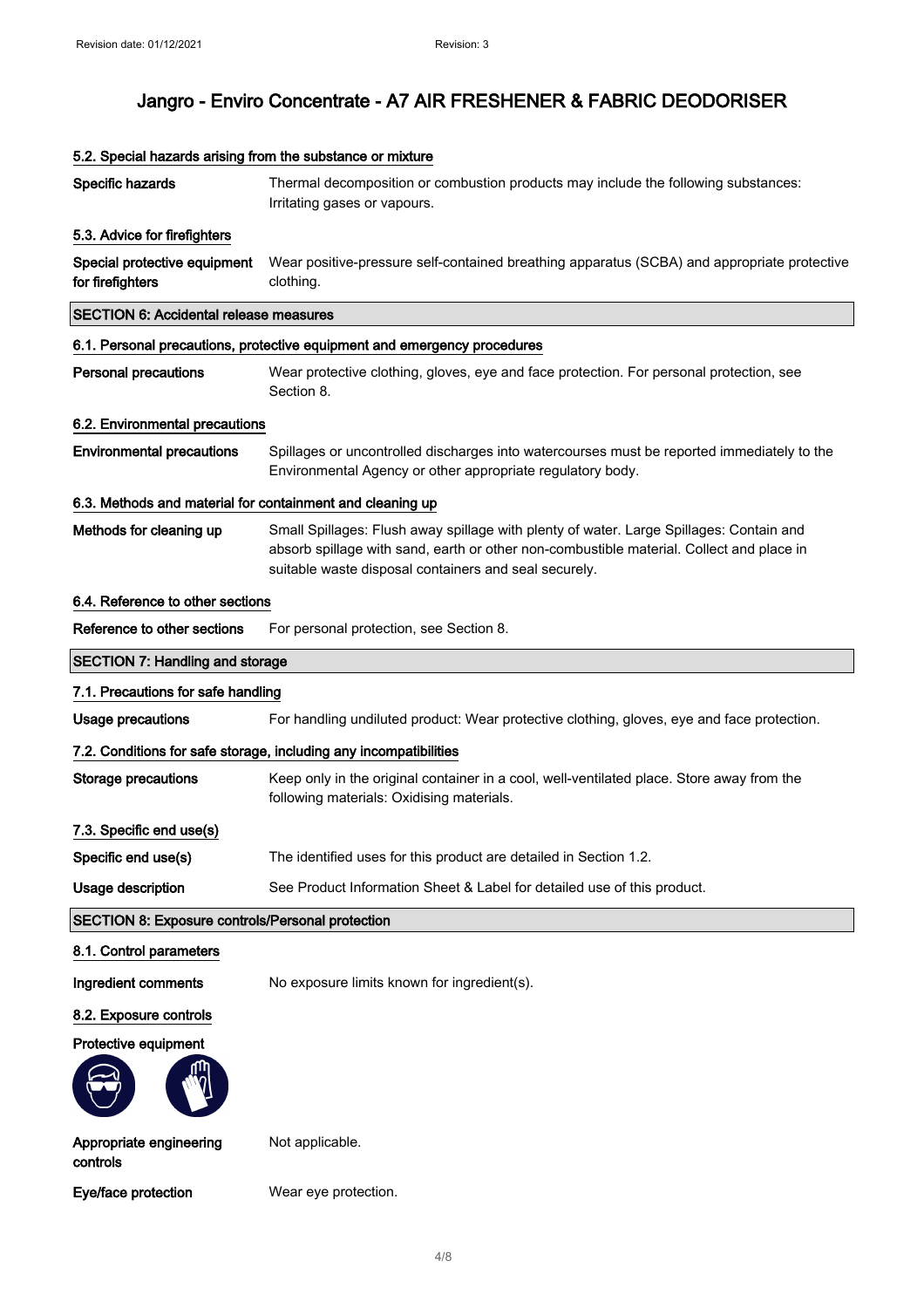| Hand protection                   | Wear protective gloves. (Household rubber gloves.)                    |
|-----------------------------------|-----------------------------------------------------------------------|
| Other skin and body<br>protection | Wear appropriate clothing to prevent any possibility of skin contact. |
| Respiratory protection            | Respiratory protection not required.                                  |

### SECTION 9: Physical and chemical properties

## 9.1. Information on basic physical and chemical properties Appearance Clear liquid. Colour Colourless. Odour Floral. pH (concentrated solution): 7.0 Melting point Fig. 4.1°C Initial boiling point and range 100°C @ 760 mm Hg Flash point **Boils** without flashing. Relative density 0.996 @ 20°C Solubility(ies) Soluble in water. 9.2. Other information Other information None. SECTION 10: Stability and reactivity 10.1. Reactivity Reactivity There are no known reactivity hazards associated with this product. 10.2. Chemical stability Stability No particular stability concerns. 10.3. Possibility of hazardous reactions Possibility of hazardous reactions See sections 10.1,10.4 & 10.5 10.4. Conditions to avoid Conditions to avoid There are no known conditions that are likely to result in a hazardous situation. 10.5. Incompatible materials Materials to avoid No specific material or group of materials is likely to react with the product to produce a hazardous situation. 10.6. Hazardous decomposition products Hazardous decomposition products No known hazardous decomposition products.

SECTION 11: Toxicological information

### 11.1. Information on toxicological effects

| Toxicological eff |  |  |
|-------------------|--|--|
|                   |  |  |

ects We have not carried out any animal testing for this product. Any ATE figures quoted below are from Toxicity Classifications that have been carried out using ATE (Acute Toxicity Estimate) Calculation Method using LD50 or ATE figures provided by the Raw Material Manufacturer.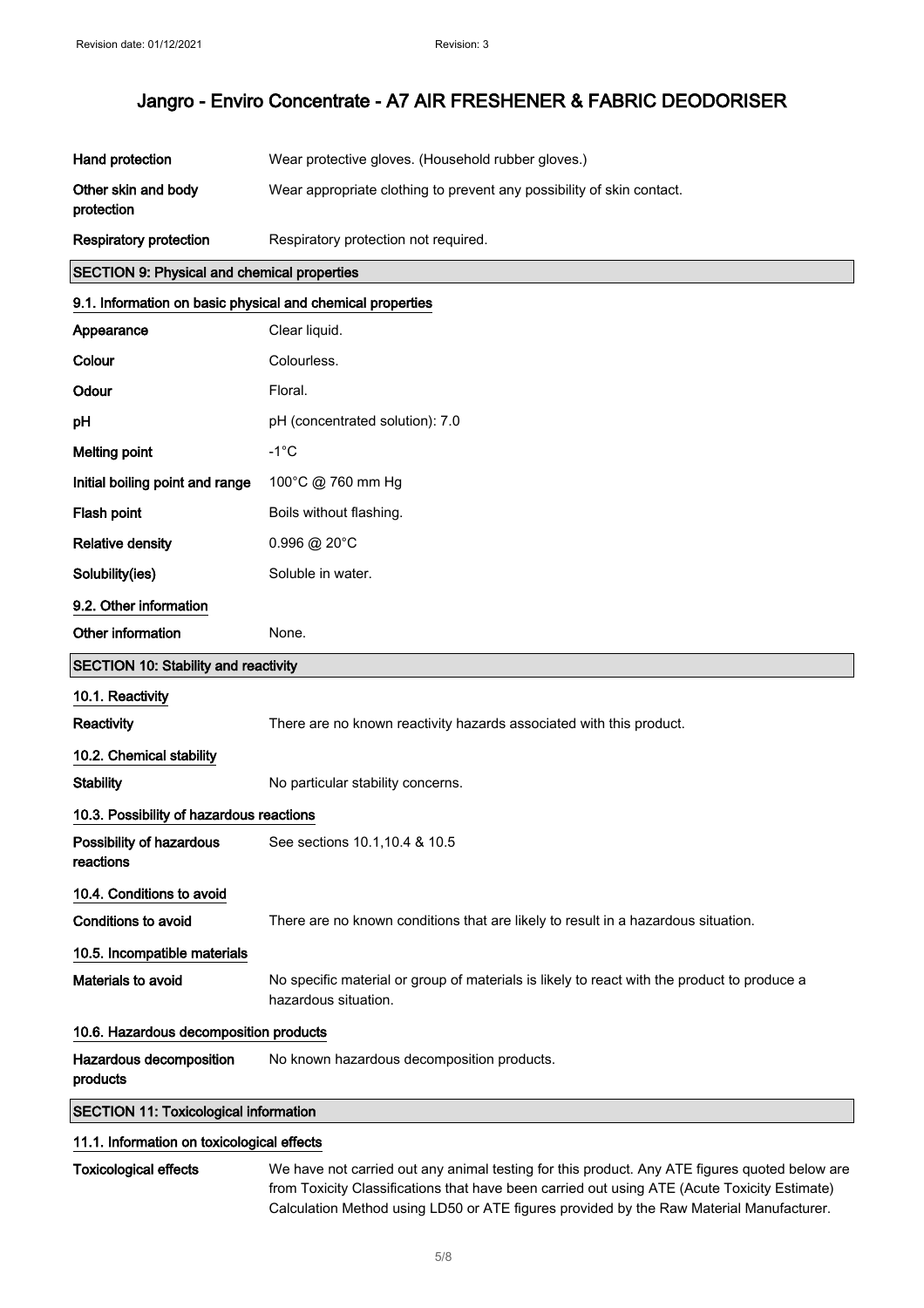| Other health effects                       | Low oral toxicity, but ingestion may cause irritation of the gastro-intestinal tract.                                                                                                                                                                                            |
|--------------------------------------------|----------------------------------------------------------------------------------------------------------------------------------------------------------------------------------------------------------------------------------------------------------------------------------|
| Acute toxicity - oral                      |                                                                                                                                                                                                                                                                                  |
| Notes (oral LD <sub>50</sub> )             | Based on available data the classification criteria are not met.                                                                                                                                                                                                                 |
| ATE oral (mg/kg)                           | 14,777.78                                                                                                                                                                                                                                                                        |
| <b>SECTION 12: Ecological information</b>  |                                                                                                                                                                                                                                                                                  |
| Ecotoxicity                                | Not regarded as dangerous for the environment.                                                                                                                                                                                                                                   |
| 12.1. Toxicity                             |                                                                                                                                                                                                                                                                                  |
| <b>Toxicity</b>                            | We have not carried out any Aquatic testing, therefore we have no Aquatic Toxicity Data<br>specifically for this product. The Aquatic Toxicity Data, where provided by the raw material<br>manufacturer for ingredients with aquatic toxicity, can be made available on request. |
| 12.2. Persistence and degradability        |                                                                                                                                                                                                                                                                                  |
|                                            | Persistence and degradability The surfactant(s) contained in this product complies(comply) with the biodegradability criteria<br>as laid down in Regulation (EC) No. 648/2004 on detergents.                                                                                     |
| 12.3. Bioaccumulative potential            |                                                                                                                                                                                                                                                                                  |
| <b>Bioaccumulative potential</b>           | The product does not contain any substances expected to be bioaccumulating.                                                                                                                                                                                                      |
| 12.4. Mobility in soil                     |                                                                                                                                                                                                                                                                                  |
| <b>Mobility</b>                            | Not known.                                                                                                                                                                                                                                                                       |
| 12.5. Results of PBT and vPvB assessment   |                                                                                                                                                                                                                                                                                  |
| Results of PBT and vPvB<br>assessment      | This product does not contain any substances classified as PBT or vPvB.                                                                                                                                                                                                          |
| 12.6. Other adverse effects                |                                                                                                                                                                                                                                                                                  |
| Other adverse effects                      | Not known.                                                                                                                                                                                                                                                                       |
| <b>SECTION 13: Disposal considerations</b> |                                                                                                                                                                                                                                                                                  |
| 13.1. Waste treatment methods              |                                                                                                                                                                                                                                                                                  |
| Disposal methods                           | Discharge used solutions to drain. Small amounts (less than 5 Litres) of unwanted product<br>may be flushed with water to sewer. Larger volumes must be sent for disposal as special<br>waste. Rinse out empty container with water and consign to normal waste.                 |
| <b>SECTION 14: Transport information</b>   |                                                                                                                                                                                                                                                                                  |
| General                                    | Not classified for Transport.                                                                                                                                                                                                                                                    |
| 14.1. UN number                            |                                                                                                                                                                                                                                                                                  |
| Not applicable.                            |                                                                                                                                                                                                                                                                                  |
| 14.2. UN proper shipping name              |                                                                                                                                                                                                                                                                                  |
| Not applicable.                            |                                                                                                                                                                                                                                                                                  |
| 14.3. Transport hazard class(es)           |                                                                                                                                                                                                                                                                                  |
| Not regulated.                             |                                                                                                                                                                                                                                                                                  |
| 14.4. Packing group                        |                                                                                                                                                                                                                                                                                  |
| Not applicable.                            |                                                                                                                                                                                                                                                                                  |
| 14.5. Environmental hazards                |                                                                                                                                                                                                                                                                                  |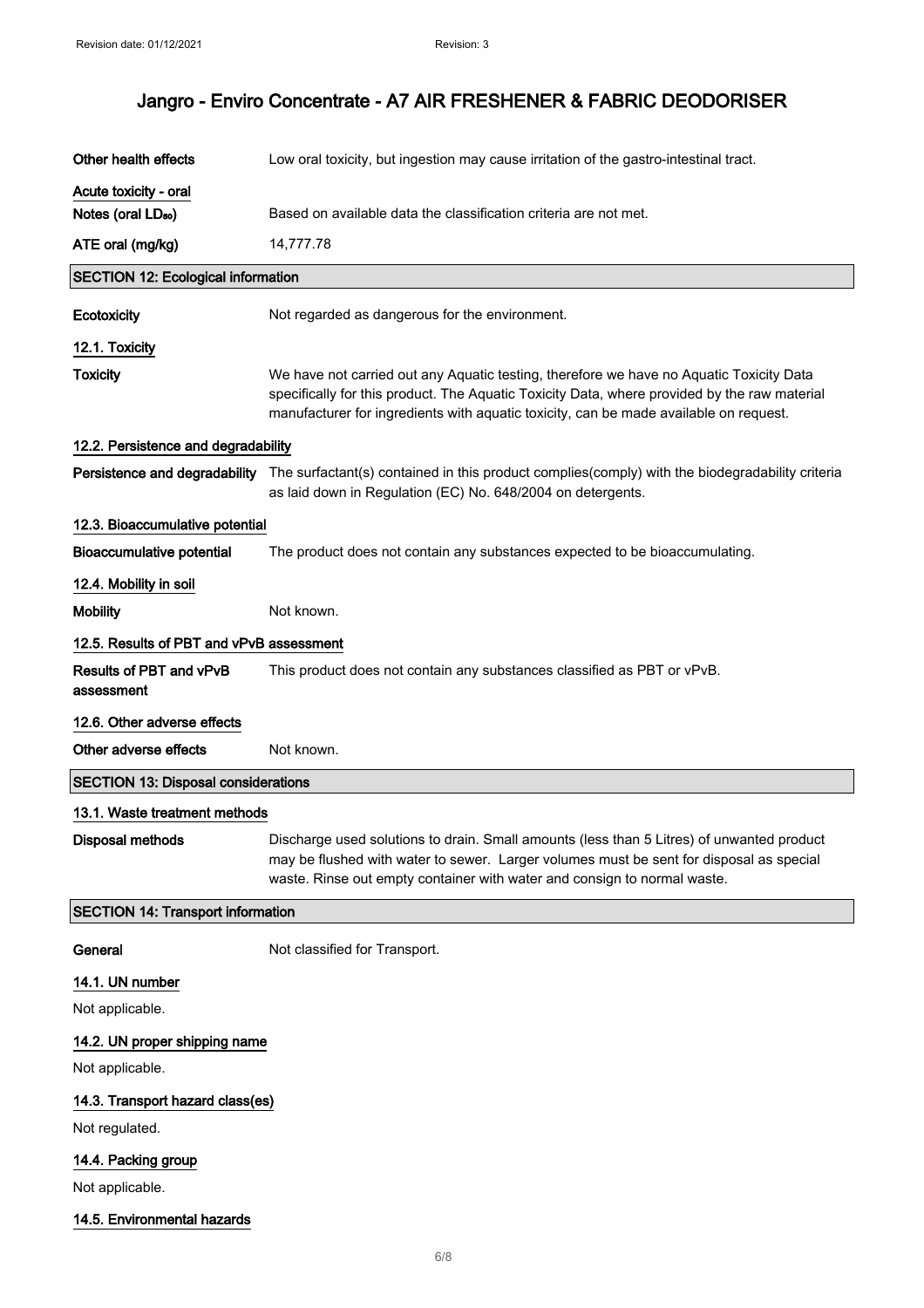#### Environmentally hazardous substance/marine pollutant No.

#### 14.6. Special precautions for user

Not applicable.

### 14.7. Transport in bulk according to Annex II of MARPOL and the IBC Code

Transport in bulk according to Not applicable. Annex II of MARPOL 73/78 and the IBC Code

#### SECTION 15: Regulatory information

#### 15.1. Safety, health and environmental regulations/legislation specific for the substance or mixture

| EU legislation | Safety Data Sheet prepared in accordance with EU Regulation: "REACH Commission<br>Regulation (EU) No 2015/830 (which amends Regulation (EC) No 453/2010 & 1907/2006)."<br>and UK Regulation: "SI 2020 No. 1577 - The REACH etc. (Amendment etc.) (EU Exit)<br>Regulations 2020.". |
|----------------|-----------------------------------------------------------------------------------------------------------------------------------------------------------------------------------------------------------------------------------------------------------------------------------|
|                | The product is as classified under - EU GHS: CLP - "Regulation (EC) No 1272/2008                                                                                                                                                                                                  |
|                | classification, labelling & packaging of substances & mixtures." and UK GHS: "SI 2020 No.<br>1567 - The Chemicals (Health and Safety) and Genetically Modified Organisms (Contained                                                                                               |
|                | Use) (Amendment etc.) (EU Exit) Regulations 2020.".<br>Ingredients are listed with classification under - EU GHS: CLP - "Regulation (EC) No                                                                                                                                       |
|                | 1272/2008 classification, labelling & packaging of substances & mixtures." and UK GHS: "SI<br>2020 No. 1567 - The Chemicals (Health and Safety) and Genetically Modified Organisms                                                                                                |
|                | (Contained Use) (Amendment etc.) (EU Exit) Regulations 2020.".                                                                                                                                                                                                                    |

### 15.2. Chemical safety assessment

No chemical safety assessment has been carried out as not applicable as this product is a mixture.

### SECTION 16: Other information

| Abbreviations and acronyms<br>used in the safety data sheet                   | PBT: Persistent, Bioaccumulative and Toxic substance.<br>vPvB: Very Persistent and Very Bioaccumulative.<br>ATE: Acute Toxicity Estimate.<br>REACH: Registration, Evaluation, Authorisation and Restriction of Chemicals Regulation<br>(EC) No 1907/2006.<br>GHS: Globally Harmonized System.<br>Spec Conc Limits = Specific Concentration Limits. |
|-------------------------------------------------------------------------------|----------------------------------------------------------------------------------------------------------------------------------------------------------------------------------------------------------------------------------------------------------------------------------------------------------------------------------------------------|
| <b>Classification abbreviations</b><br>and acronyms                           | Acute Tox. = Acute toxicity<br>Aquatic Acute = Hazardous to the aquatic environment (acute)<br>Aquatic Chronic = Hazardous to the aquatic environment (chronic)<br>Eye Dam. = Serious eye damage<br>Eye Irrit. $=$ Eye irritation<br>Skin Irrit. = Skin irritation<br>Skin Sens. = Skin sensitisation                                              |
| Key literature references and<br>sources for data                             | Material Safety Data Sheet, Miscellaneous manufacturers. CLP Class - Table 3.1 List of<br>harmonised classification and labelling of hazardous substances. ECHA - C&L Inventory<br>database.                                                                                                                                                       |
| <b>Classification procedures</b><br>according to Regulation (EC)<br>1272/2008 | Calculation Method.                                                                                                                                                                                                                                                                                                                                |
| <b>Revision comments</b>                                                      | SDS re-issued after a 3 year old SDS Review.                                                                                                                                                                                                                                                                                                       |